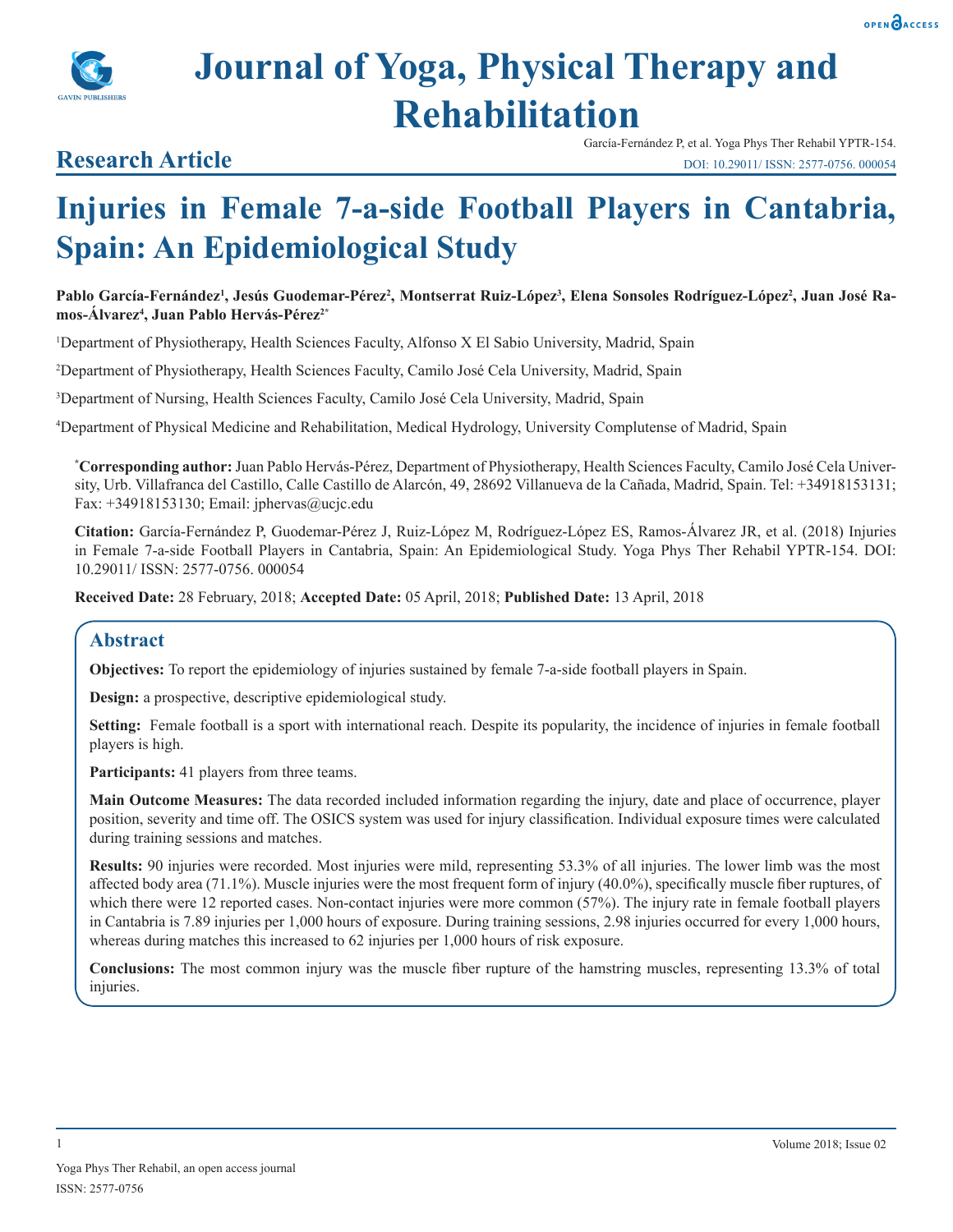**Keywords:** Female; Football; Injury; Lower Extremity; Muscles; Sick Leave

# **Introduction**

Football is the most popular sport in the world. Representing 265 million players, plus approximately 5 million technicians, referees, trainers and other related figures [1]. At present there is no other sport on a global level that can equal the number of participants; if we were to add the number of members, supporters and family members of players, the numbers would add up to 1.000 million people related with the sport [1]. One in 25 people plays football, and 2 people out of 6 have some kind of link with the sport [1]. Furthermore, of 265 million players, 26 million are women, representing 9.81% of all athletes [1].

Seven-a-side football is a sport derived from football, from which it shares the general playing rules. The main difference is that teams are formed by 7 players, one of whom is the goalkeeper. The dimensions of the field are equal to those of standard football fields. In the 2016/17 season, the Cantabrian Federation of Football in Spain played the first regional female 7-a-side football league in the history of the region. This novel competition, named "Preferably Feminine", is conformed of 7 teams, and more than 100 players over the age of 14. Currently in the region of Cantabria there are 700 federated female players [2].

Despite its popularity, football is a sport that poses one of the greatest risks of injury; in Europe it is responsible for between 25% and 50% of the injuries registered [3]. Considering this definition, it is problematic trying to establish the most appropriate threshold after which it should be reported as an injury [4-6] as, due to the differences in the intrinsic and extrinsic characteristics of the different sports, the same definition is not always valid for any sport [7.8]. How we define an injury is still unclear, and this requires clarification. However, at present two generally accepted definitions exist:

- **a)** Any physical pain, independent of its consequences, considering the injury as any incident requiring assistance or medical treatment [5,9], independently of whether or not this leads to withdrawal from competition or training [10].
- **b)** Those that lead to withdrawal from competitions or trainings, including injuries that lead to restrictions or cause the athlete to spend less time in competition or training, and those that only involve withdrawal from competition [5,10-12].

The International Federation of Association Football (FIFA) Medical Assessment and Research Centre defines injuries as any physical pain suffered by a player which is the result of a game or football training session, without considering the need for medical attention or the time lost in activities related to football [7,8].

Furthermore, according to the UEFA football safety project,

an injury is an event that occurs during a training season or match and which leads to the absence of the player in the subsequent training session or match [13]. This was the definition of injury used in the present study.

In addition, there is a lack of consensus regarding the most common mechanism by which a player suffers an injury. Thus, according to Tscholl et al., contact injuries represent up to 86% of the total injuries [3], which is in contrast with Paus et al., who report that 80% of injuries are of a non-contact nature [14]. Noncontact injuries are more common during training than during competition [15]. The greatest number of injuries is registered while running, this is related to fatigue, both nervous as well as muscular [16]. Thus, many non-contact injuries can be avoided with correct physical preparation, stretching and good technique [17].

At present, there are few epidemiological studies focused on injuries sustained by female football players, less still regarding football 7-a-side and female football in Spain. In particular, a significant gap exists regarding detailed knowledge regarding recovery times, mechanisms of injury and exposure times. This data is necessary in order to advance understanding of how and when injuries occur and for the purpose of prevention.

This study was performed with the following objectives:

- To perform an objective epidemiological study of the injuries sustained by female football players in the Cantabrian Football Federation.
- To identify which is the most common injury, the body region affected and the most commonly injured tissue, together with the mechanism of injury and severity.
- To establish whether there is a relation between the players' anthropometric measurements and the type and number of injuries sustained.
- To establish which player position suffers the most injuries.
- To determine the period in the year of highest risk of injury.
- To determine whether the total exposure time is the most relevant factor in relation to the appearance of injuries.

# **Material and Methods**

### **Study Population**

Female players enrolled in a prospective, descriptive, observational study conducted during the 2016/2017 season across three teams of female 7-a-side football, from the Community of Cantabria, Spain. Participants were randomly and voluntarily chosen. Eligible subjects included those who had an up-to-date federation license during the season under study. We did not exclude players with old injuries nor those who were already injured as of September 1, however in these cases, the injury that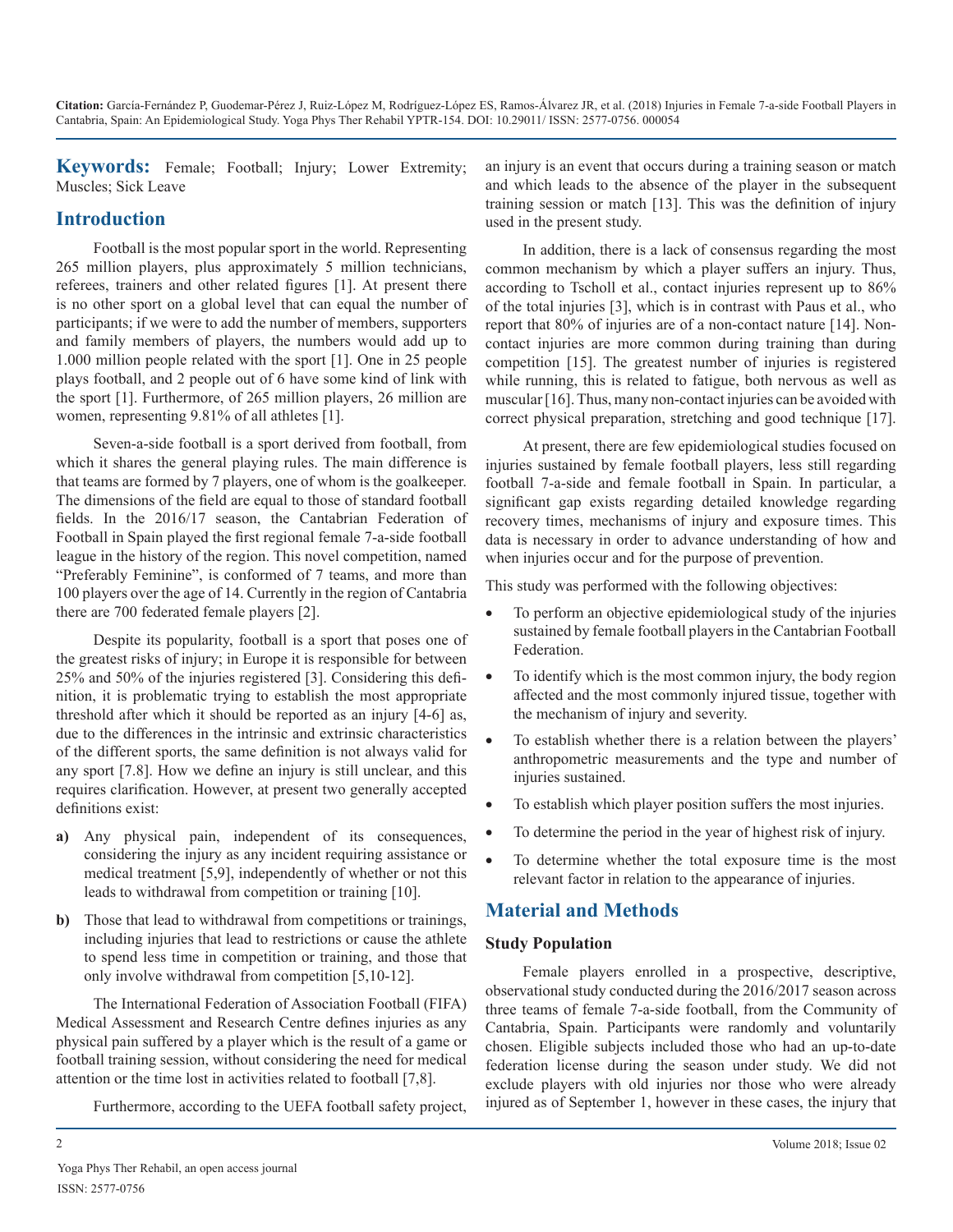they presented was not included in the study, and the exposure factor was not considered until the player completely recovered from the injury.

Each club was provided with an information pack which contained a letter introducing the study aims and objectives, instructions for participation and details regarding the terminology used. Furthermore, they were provided with a confidentiality form for the registration of information based on the 15/1999 Organic Law of November 13, for the protection of personal data. All the players as well as their legal tutors were informed of the nature of the study and they signed an informed consent form based on the declaration of Helsinki for research involving human subjects [18].

#### **Main Measures**

#### **Injuries: body region affected**

We registered all injuries occurring between September 1, 2016 and April 26, 2017. Injuries were defined according to Hägglund et al [13]. We included injuries during the preseason as well as during the competition season. We only registered the injuries that occurred during the official and non-official training sessions and matches. Injuries or illnesses that occurred or were related with other activities were not included in the analysis.

The data were compiled by the medical services of the clubs (which included the doctor and physiotherapist), using a data collection form based on the FIFA consensus proposal for epidemiological studies in Football. This form recorded the following data for each injury: player identification, player position, date and time of injury, injury sustained during training or competition, mechanism of injury, body area and structure affected, diagnosis, severity, result (in the case of matches), time off (days). Injury severity was determined based on the length of time off required. Thus, mild injuries required between 1 to 7 days' time off, moderate injuries required between 8 and 28 days and severe injuries necessitated over 28 days leave. For the classification of injuries, the OSICS system was used (version 10), as one of the most commonly used systems for coding injury diagnosis in sports injury surveillance systems [19]. During the first week of the preseason we collected the anthropometric data (weight and height) and the medical sports history of each player. Additionally, exposure time for each player was calculated for each player both for matches as well as training periods, based on the following formula:

- Competition:  $n$  players  $x$  1.5 hours  $x$  number of matches
- Training: number of players x weekly hours training x 30 weeks.

All the players were followed-up from the moment they were included in the study until the completion of the study, even in the cases in which they abandoned the club they belonged to.

### **Statistical Analysis**

We performed a descriptive statistical analysis of the quantitative data in order to describe the sample, which included the calculation of the mean, standard deviation, maximum, minimum, median figures. We then drew up contingency tables for the relation between qualitative variables (Crosstabs procedure). The Fisher exact test or Chi squared test was used to compare the independence or influence between two qualitative variables; injured tissue and player position. In addition, ANOVA (one-way) variance analyses were performed to compare multiple means regarding two conditions. For the calculation of statistical tests, we used the SPSS 19.0 software package, considering  $p<0.05$ .

# **Results**

### **Study Population**

Forty-one female football players enrolled in this study. The mean age of the players was 22.2 years±2.85 (range 18- 29). Their mean height was 158.01 cm±4.73 (range 156-174). The players weighed a mean of 56.07 kilograms ±4.74 (range 50-65).

## **Injury Incidence**

In total 90 injuries were recorded. Of the 41 players included in this study 31 players sustained injuries, giving a rate of 0.76 injuries registered per player. In this study we registered 7.89 injuries in total per 1,000 hours of exposure. The rate of injuries during competition was 63 injuries for every 1,000 hours of exposure to the risk, whereas during training it was 2.98 injuries every 1,000 hours exposure.

# **Body Region Affected**

Lower limb injuries were dominant, representing 71% of all injuries (Figure 1). Within the lower limb, the area with the most injuries was the upper leg region which represented 32.4 % of the total injuries affecting the lower limb, followed by the knee, ankle, lower leg region, foot, and, lastly, the hip (Figure 2).

# Injury/Mechanism of injury



**Figure 1:** Mechanism of Injury.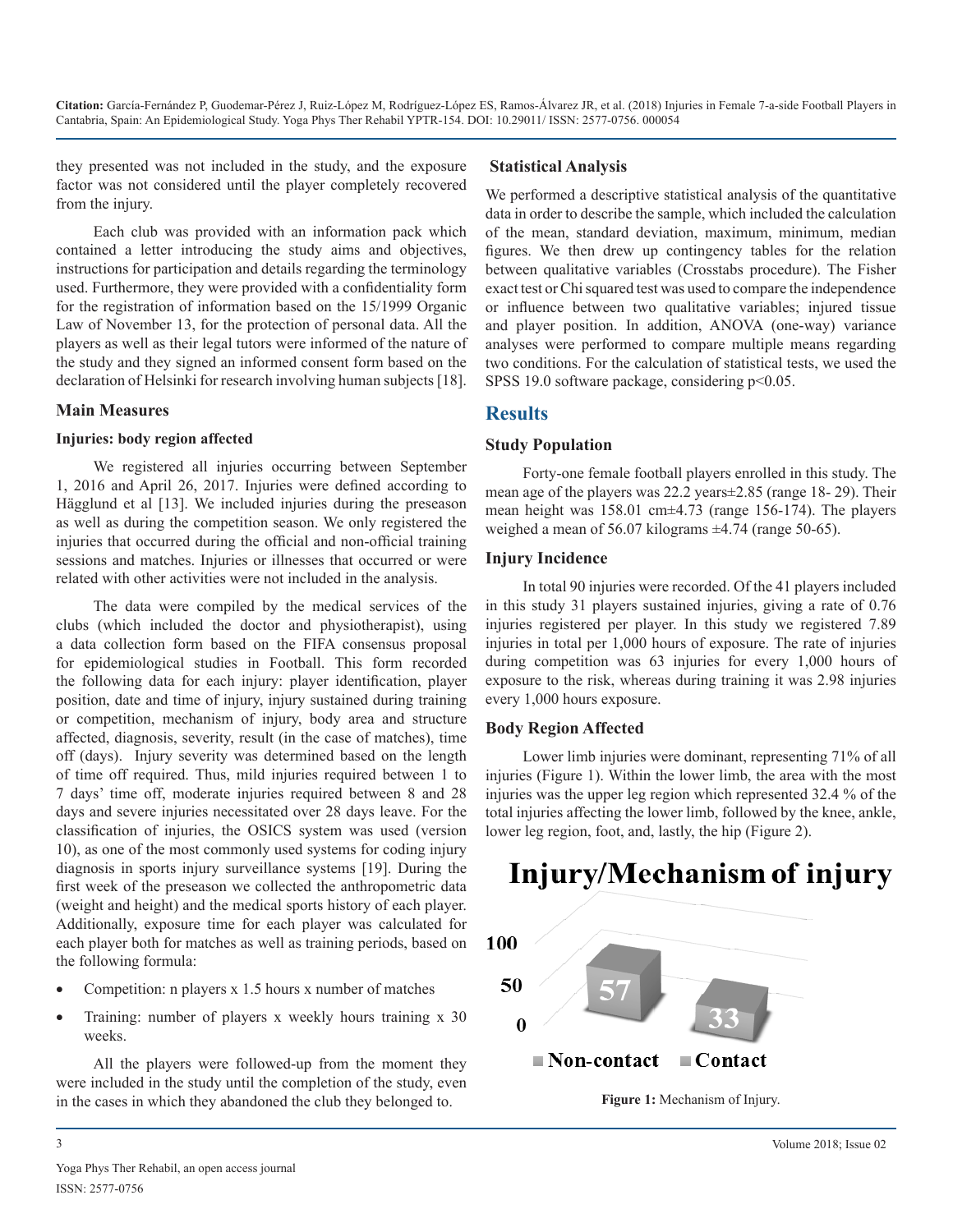

**Figure 2:** Injuries classified by affected body área.

#### **Tissue Affected**

Regarding the most injured tissue, muscle injuries predominated, representing 40% of the total, followed by ligament and joint injuries and, lastly injuries to the tendon. Within the muscle injuries, the most affected area was the hamstring region, in which muscle fiber ruptures were the most common injury, representing 13.3% of the total injuries registered, followed by muscle strains affecting the same area, representing 4.4 % of the total.

As for ligament injuries, the most common injury was ankle sprains affecting the Lateral Collateral Ligament (LCL), with a 13.3% incidence, followed by the Medial Collateral Ligament (MCL) of the knee, and in third place, the Anterior Cruciate Ligament (ACL).

#### **Mechanism of Injury and Severity**

Non-contact injuries were more predominant, representing 63.3% of total injuries, compared to 33% of non-contact injuries. A predominance of mild injuries was registered, represented by 48 injuries, followed by moderate injuries (n=28) and severe injuries, representing 14 of total. We also analyzed the variable 'severity' in relation with the type of tissue affected, and found a strong association between severe injuries and bone tissue.

#### **Recovery times and time off**

The injuries assessed in our study derived in a total of 2.510 days' time off. Statistically significant differences were found regarding the type of tissue in which the injuries occurred and the sick days that these amounted to. There was also a significant interaction when analyzing the number of sick days and the severity of the injury. However statistically significant differences were not found in relation with the player position, which affirms the fact that the type of injured tissue and the severity of the injury influence the number of sick days in relation to the injuries, whereas the player's position on the field does not influence the

Yoga Phys Ther Rehabil, an open access journal ISSN: 2577-0756

number of days needed for recovery.

#### **Age, height, and weight in relation to playing position**

We did not find significant relations regarding the age of players and their playing position on the field, therefore we can affirm that age does not influence the playing position.

A statistically significant interaction was found when comparing the data for playing position and height, revealing that on average, goalkeepers were taller than the rest of players. We obtained significant results with regard to the weight of the players and their position, as defenders were the heaviest players, whereas the midfielders were the lightest. Thus, it seems that the anthropometric characteristics influence the placement of the players on the field, as the demands are different according to the field are in which the game takes place.

### **Discussion**

This study provides epidemiological data regarding injuries affecting female 7-a-side football players. An analysis of the 90 injuries reported in this study showed that the most affected body area was the lower limb representing 71.1% of all injuries, in particular the upper leg region, followed by knee and ankle injuries. In other studies, the results are variable, and thus in the literature reviewed we have failed to find a concrete anatomical area with a greater number of injuries in female football.

Muscle injuries were the most affected tissue, which is similar to data reported in the study by Giza et al. [20]. This may be due to extrinsic factors such as the characteristics of the terrain, as football is practiced in surfaces that change according to the climate, or due to factors related to footwear such as the length and shape of the studs etc., Also, intrinsic factors may be present such as muscle imbalances in the knee extensor muscles of players. In contrast to these results, other studies have indicated that the ligaments were the most affected tissue [21-23]. Regarding ligament injuries, the most common injury was ankle sprains affecting the Lateral Collateral Ligament (LCL), with a 13.3% incidence, followed by the Medial Collateral Ligament (MCL) of the knee, Similar results were observed in other studies, confirming that the LCL injury at the ankle joint is most common ligament injury in female football players. It is thought that this is due to the height of the studs, which provoke less ankle stability, as well as the state of the game field, whether it is dry or poorly maintained (in this study, artificial grass was the playing surface used during all activities). It is worth highlighting the high incidence of injuries affecting the ACL, which is two to four times higher in females than in males [8,24,25]. Our study registered four injuries in 41 players, which is in line with prior studies [26]. Anatomic factors such as the Q angle could be responsible for a greater number of ACL injuries in female players compared to males. Also, the size and form of the intercondylar notch has been related to the risk of suffering this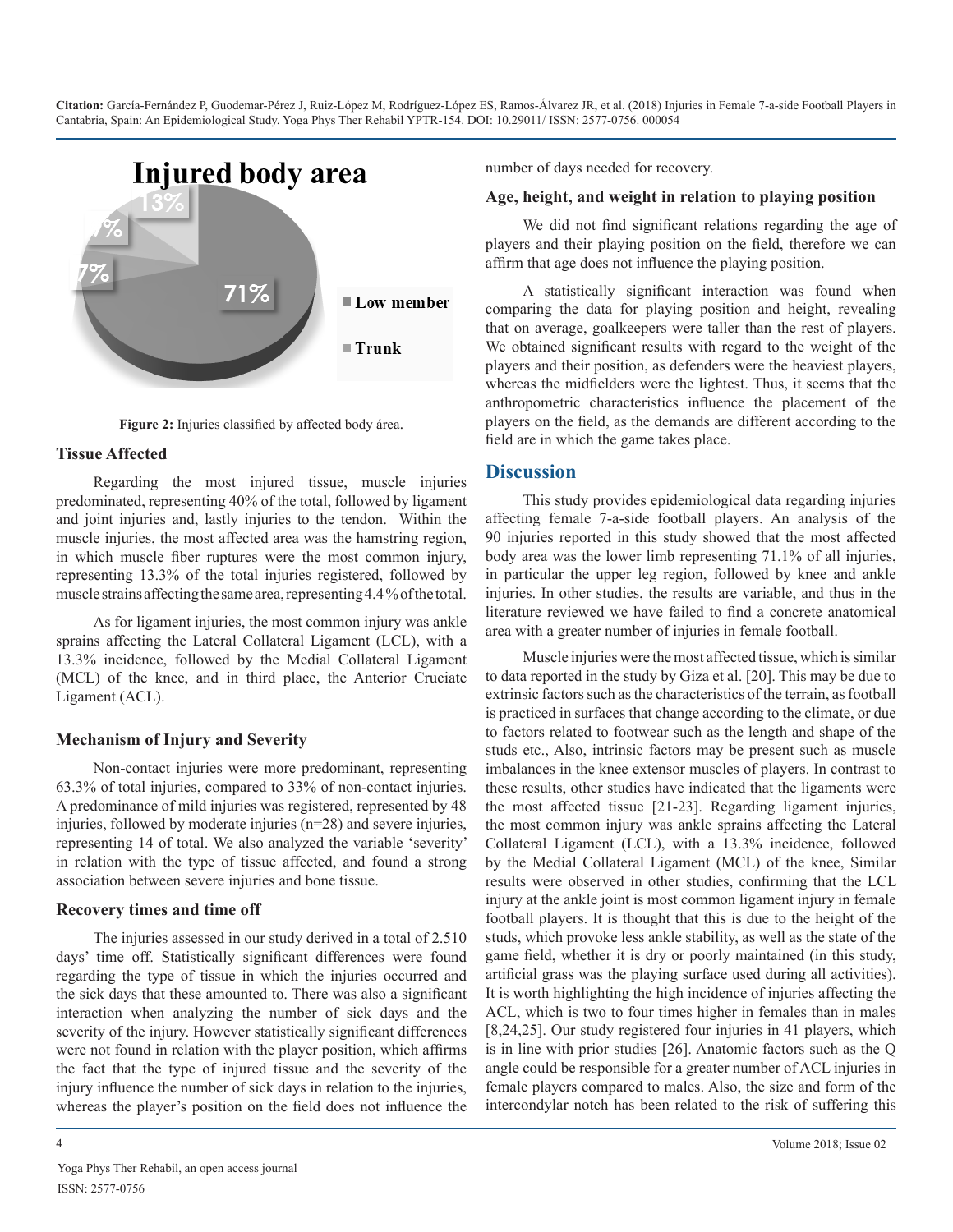injury, as women have a narrower intercondylar notch than men, which implies having ligaments of less width, thus decreasing their maximal resistance to traction before rupture. Furthermore, hormonal factors have been related to this type of injuries, as the injury rate is greater during the first half of the menstrual cycle, as opposed to the second half. This is because during the periovulatory period, there are a greater number of estrogens in the ACL fibroblasts, in which the action of estradiol decreases the synthesis of procollagen in the same, thus decreasing the tensile strength of the ligament [27].

The injuries assessed in our study derived in a total of 2.510 days of sick leave. There are no prior references in which sick days are reflected as a consequence of the injuries suffered by players, although a prior study conducted with male football players reported 706 sick days per season [28].

According to the severity of the injury, in this study there has been a predominance of mild injuries, represented by 48 injuries, which is supported by the literature findings [21-23]. Regarding the mechanism of injury, in this study, the most frequent mechanism was non-contact injuries. This differs from other studies in which the most common mechanism of injury was reported to be contact injuries [22,26]. It is understood that this is due to the fact that these studies are performed in different countries, and the degree of permissiveness regarding the rules may differ in relation to Spanish players.

Of 90 observed injuries, 62 of these occurred during the season, whereas the 28 remaining injuries occurred during the preseason. Similar data has been reported in male football, in which 71.83% of injuries occur during the season, and 28.16% occur during the preseason [28]. According to the moment of the injury, 34 injuries occurred during the training periods whereas 56 took place during matches. These results are similar to those reported by Giza et al. [20] and Le Gall et al. [23] although they differ from a study performed in the Norwegian elite league [21], in which a larger number of injuries were registered during the training periods compared to during matches. Notably, both the physical and mental demands placed on players are greater during matches than during training sessions, therefore it seems logical that more injuries should take place during competition.

Regarding the month that injuries took place, as observed in figure 3, September registered the greatest number of injuries  $(n=19)$ , followed by March  $(n=17)$  and April  $(n=18)$ , then January (n=12). Similar results were obtained in the study by Le Gal et al. [23] in the French football elite. This is believed to be due to the lack of preparation at the start of the season, as the players return from a holiday period characterized by fewer hours of training, uncontrolled weight-gain, and extended travel times (i.e. players are more sedentary). Similar findings are related with the

month of January, which follows a vacation period. The burnout accumulated at the end of the season, due to the physical and mental stress, as well as the importance of the last matches which require a high level of demand, appear to be some of the factors that trigger the onset of injuries at this time in the season.



**Figure 3:** Type of injuries produced in the lower limb.

**Injury/Month** 



Figure 4: N° of injuries by month.

Considering the peak in injuries during a game, the greatest number of injuries occurred when the score was against the team, accounting for 58% of the total of injuries studied. We failed to find other studies relating this data to female football, although there are reports in male football which also report greater injury rates when the team is losing [28-29].

Regarding the total rate of injury, in this study we found 7.89 injuries per 1,000 hours of exposure. The rate of injuries during the competition was 63 injuries for every 1,000 hours of exposure to the risk, whereas during training it was 2.98 injuries every 1,000 hours, similar to other studies in which they registered an injury rate equal to 67.4 injuries per 1,000 hours of exposure to the risk. [26] Furthermore it is worth highlighting that the injury rate in female football is higher than in male football, a finding that has been supported by many studies [28,30-31].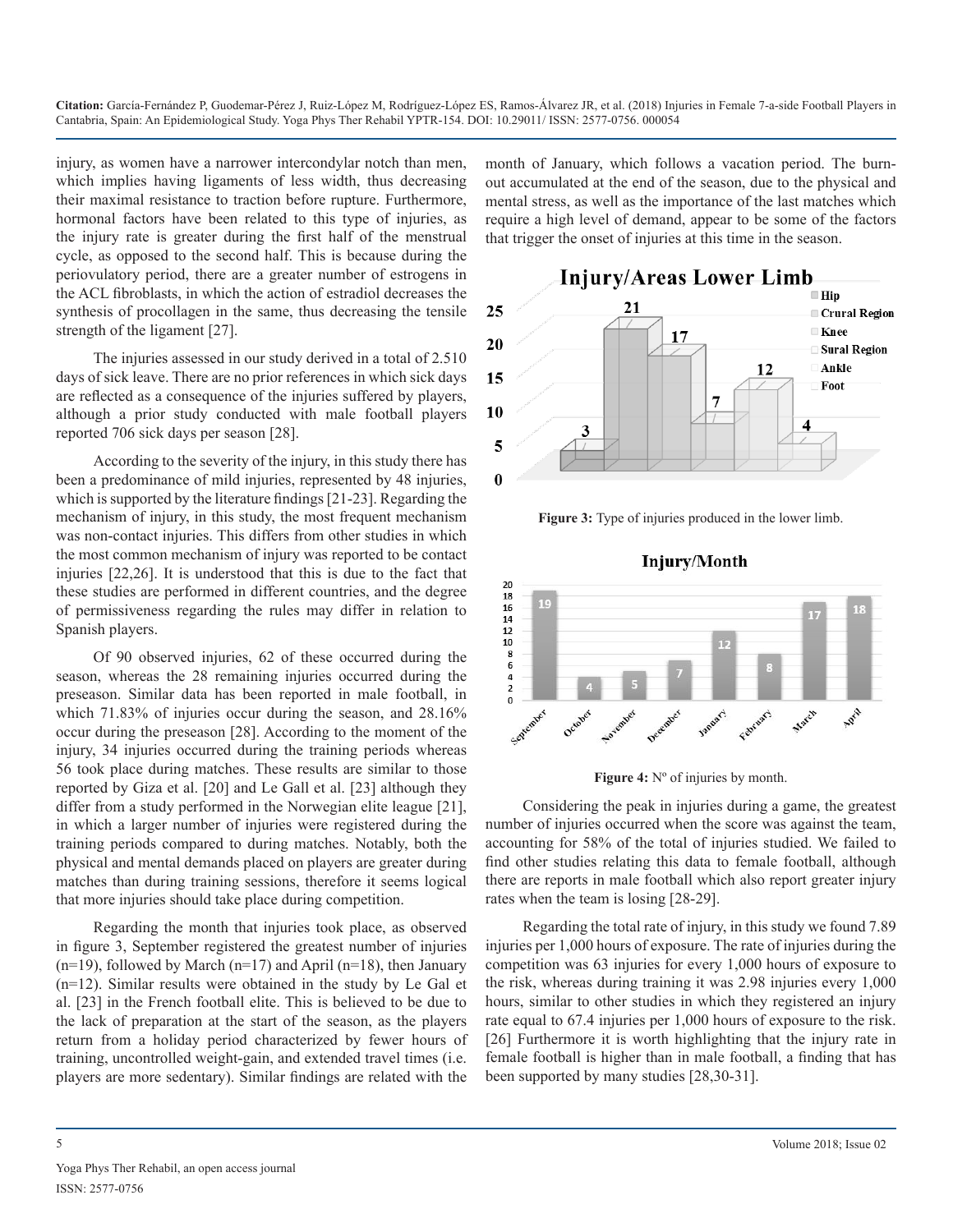The mean age of players was similar to other studies [32]. The height was similar to previous reports [32-33]. Height and playing position correspond with the study performed by Bahamondes et al. [33] It is thought that this is due to the varying demands of the different positions on the game field.

There is a clear difference between the goalkeepers and the rest of the positions. The former suffers the least injuries, with only 9 injuries of the 90 total injuries registered. According to the total number of injuries and the position of the players, we observed that the defenders are those who suffer from the most injuries, followed by the strikers, midfielders, and lastly, the goalkeepers [20-21]. We understand that these differences may be due to the demands of each position, and the level of competition that occurs in the matches.

Our study had several limitations. A larger sample is needed to determine the true incidence and prevalence of injuries. Also, our definition of injury did not include minor injuries not requiring sick leave, thus additional injuries may have occurred that were not registered. Due to the lack of similar studies performed in this population we had difficulty comparing these results with previous studies.

## **Conclusions**

This report provides details regarding the extent and nature of injuries affecting female athletes. In relation to the study objectives, we conclude that female football 7-a-side players sustain a high incidence of injury. Most injuries were mild, and there was a predominance of muscle injuries. Future research should investigate why female players are at a greater risk of injury as well as determine specific prevention strategies. An ongoing effort should be made by medical staff to register injuries and circumstances.

# **Key Points**

- **Findings**
- o The rate of injury in female football within the community of Cantabria is 7.89 injuries per 1,000 hours exposure.
- o According to our findings, the most affected body area was the lower limb. representing 71.1% of all injuries, concretely, the posterior aspect of the thigh.
- Implications:
- Physiotherapists working with female football players should consider these findings in order to improve injury prevention strategies.
- o Further research should strive to investigate risk factors.
- **Caution**
- o External validity is limited due to the reduced sample size.

# **Study Approved by Institutional Review Board:**

All players at each enrolled club provided written consent to allow their data be used in the study including pre-season clinical assessment, match and training exposure and reported injury and illness throughout the season. Ethical approval was obtained from the Faculty of Health Sciences Ethics Committee at Alfonso X El Sabio University and study data was coded for anonymity.

# **References**

- 1. [FIFA Big Count 2006. FIFA Communications Division, Information Ser](http://www.fifa.com/mm/document/fifafacts/bcoffsurv/bigcount.statspackage_7024.pdf)vices. 2007.
- 2. [Fútbol, Real Federación Cántabra de. Women Football League Pre](http://www.federacioncantabradefutbol.com/)sentation 2014.
- 3. [Tscholl P, O'Riordan D, Fuller CW, Dvorak J, Gutzwiller F, et al. \(2007\)](http://bjsm.bmj.com/content/41/suppl_1/i8)  Causation of injuries in female football players in top-level tourna[ments. Br J Sports Med 41: 8-14](http://bjsm.bmj.com/content/41/suppl_1/i8).
- 4. [Noyes FR, Lindenfeld TN, Marshall MT \(1988\) What determines an](https://www.ncbi.nlm.nih.gov/pubmed/3414890) athletic injury (definition)? Who determines an injury (occurrence)? Am [J Sports Med 16: S65-S68.](https://www.ncbi.nlm.nih.gov/pubmed/3414890)
- 5. [Junge A, Dvorak J, Graf-Baumann T \(2004\) Football injuries during the](https://www.ncbi.nlm.nih.gov/pubmed/14754856)  World Cup 2002. Am J Sports Med 32: 23S-27S.
- 6. [Junge A, Dvorak J, Graf-Baumann T, Peterson L \(2004\) Football in](https://www.ncbi.nlm.nih.gov/pubmed/14754863)juriesduring FIFA tournaments and the Olympic Games, 1998-2001: [development and implementation of an injury-reporting system. Am J](https://www.ncbi.nlm.nih.gov/pubmed/14754863)  [Sports Med 32: 80S-89S.](https://www.ncbi.nlm.nih.gov/pubmed/14754863)
- 7. [Fuller CW, Ekstrand J, Junge A. et al. \(2006\) Consensus statement on](https://www.ncbi.nlm.nih.gov/pubmed/16603877)  injury definitions and data collection procedures in studies of football [\(soccer\) injuries. Br J Sports Med 40: 193-201](https://www.ncbi.nlm.nih.gov/pubmed/16603877).
- 8. [Fuller CW, Ekstrand J, Junge A, Andersen TE, Bahr R, et al. \(2006\)](https://www.ncbi.nlm.nih.gov/pmc/articles/PMC2491990/)  Consensus statement on injury definitions and data collection proce[dures in studies of football \(soccer\) injuries. Clin J Sport Med 16: 97-](https://www.ncbi.nlm.nih.gov/pmc/articles/PMC2491990/) [106](https://www.ncbi.nlm.nih.gov/pmc/articles/PMC2491990/).
- 9. Manonelles P, Arguisuelas MD, Santiago R. et al. (2005) Incidencia lesional en competición de atletismo de alto nivel de deportistas paralimpicos. Archivos de Medicina del Deporte 109: 371-379.
- 10. [Brooks J H, & Fuller CW \(2006\) The influence of methodological is](https://www.ncbi.nlm.nih.gov/pubmed/16737340)sues on the results and conclusions from epidemiological studies of [sports injuries: illustrative examples. Sports Med 36: 459-472](https://www.ncbi.nlm.nih.gov/pubmed/16737340).
- 11. [Watson MD, & DiMartino PP \(1987\) Incidence of injuries in high school](https://www.ncbi.nlm.nih.gov/pubmed/3113274)  track and field athletes and its relation to performance ability. Am J [Sports Med 15: 251-254.](https://www.ncbi.nlm.nih.gov/pubmed/3113274)
- 12. [McKean KA, Manson NA, Stanish WD \(2006\) Musculoskeletal injury in](https://www.ncbi.nlm.nih.gov/pubmed/16603885)  the masters runners. Clin J Sport Med 16: 149-154.
- 13. [Hägglund M, Waldén M, Bahr R, Ekstrand J \(2005\) Methods for epide](http://bjsm.bmj.com/content/39/6/340)miological study of injuries to professional football players: developing [the UEFA model. British journal of sports medicine 39: 340-346.](http://bjsm.bmj.com/content/39/6/340)